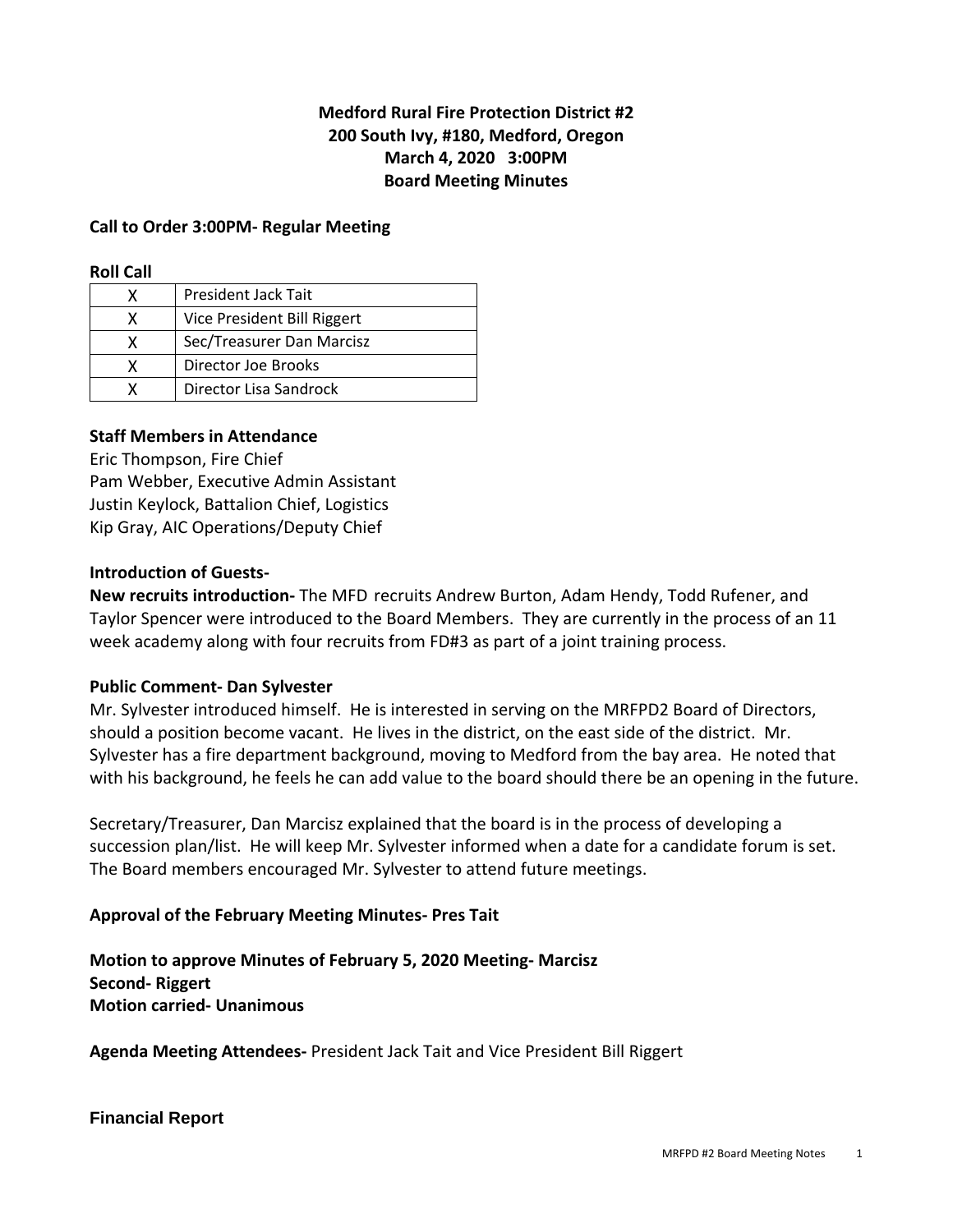| <b>Expenses</b>                                   |            |        |  |
|---------------------------------------------------|------------|--------|--|
| PO#1764 Crater Chain- Chainsaw for Type III       | 903.96     | 2-5560 |  |
| PO#1787 Cascade Fire- Type III Tools & Equipment  | \$815.00   | 2-5560 |  |
| PO#1792 Cascade Fire Equip- Porta Tank            | 810.00     | 1-5070 |  |
| PO#1794 RAM Offset Lithograph- Spring Newsletter  | 3,120.97   | 1-5150 |  |
| PO#1797 Credit Card Services - Type III Equipment | 550.64     | 2-5560 |  |
| <b>Secretary Treasurer Monthly Stipend</b>        | 750.00     | 1-5180 |  |
| <b>Total Pending Additional Information</b>       | \$6,950.57 |        |  |

# **Motion to pay \$6,950.57 in expenses- Brooks Second- Sandrock Motion carried- Unanimous**

#### **As of February 29, 2020**

| <b>Demand Account</b> |            | Interest* | <b>Capital Reserve</b> |              | Interest* |
|-----------------------|------------|-----------|------------------------|--------------|-----------|
| <b>Fund 5942</b>      | 531.844.75 | 940.98    | Fund 5946              | 1,325,543.10 | 2,358.65  |
| Chckg Accnt 0847      | 7.180.30   |           | .24   Pool Plus- 4155  | 3.364.25     | .40       |
| Total                 | 539.025.05 |           | Total                  | 1,328,907.35 |           |

\*Interest noted is included in totals. No tax revenue reported this month

### **Correspondence**

## **SDAO Grant Application Response Letter- Marcisz**

The grant application was denied to fund the Training Building floor treatment and the roof anchors. Aubrie Schewey replied in a written statement, noting that the District did not carry liability insurance through SDAO. Marcisz noted that she was in error with this statement and he made a call to SDAO. The representative that he spoke with noted that the District does not have employees (no Workers Comp Insurance) and therefore would be denied the grant.

An Internship matching grant was presented, but was discussed as not feasible for MRFPD2 because MFD does not have an intern program.

#### **New Business**

Nothing at this time.

## **Old Business**

#### **Policy Manual- Marcisz**

#### **Harassment Policy- 1st Reading**

Marcisz briefly reviewed the reason for the policy. The district is required to have the policy as of January 1, 2020. The policy notes that if there is a claim of Harassment, they would be directed to contact the City HR Department (as a service of the City contract). Sandrock had several questions about what constitutes harassment. There was a discussion that followed. It was noted that the value of the policy is to assure the board's awareness. This policy will be presented at the April meeting for a 2<sup>nd</sup> reading.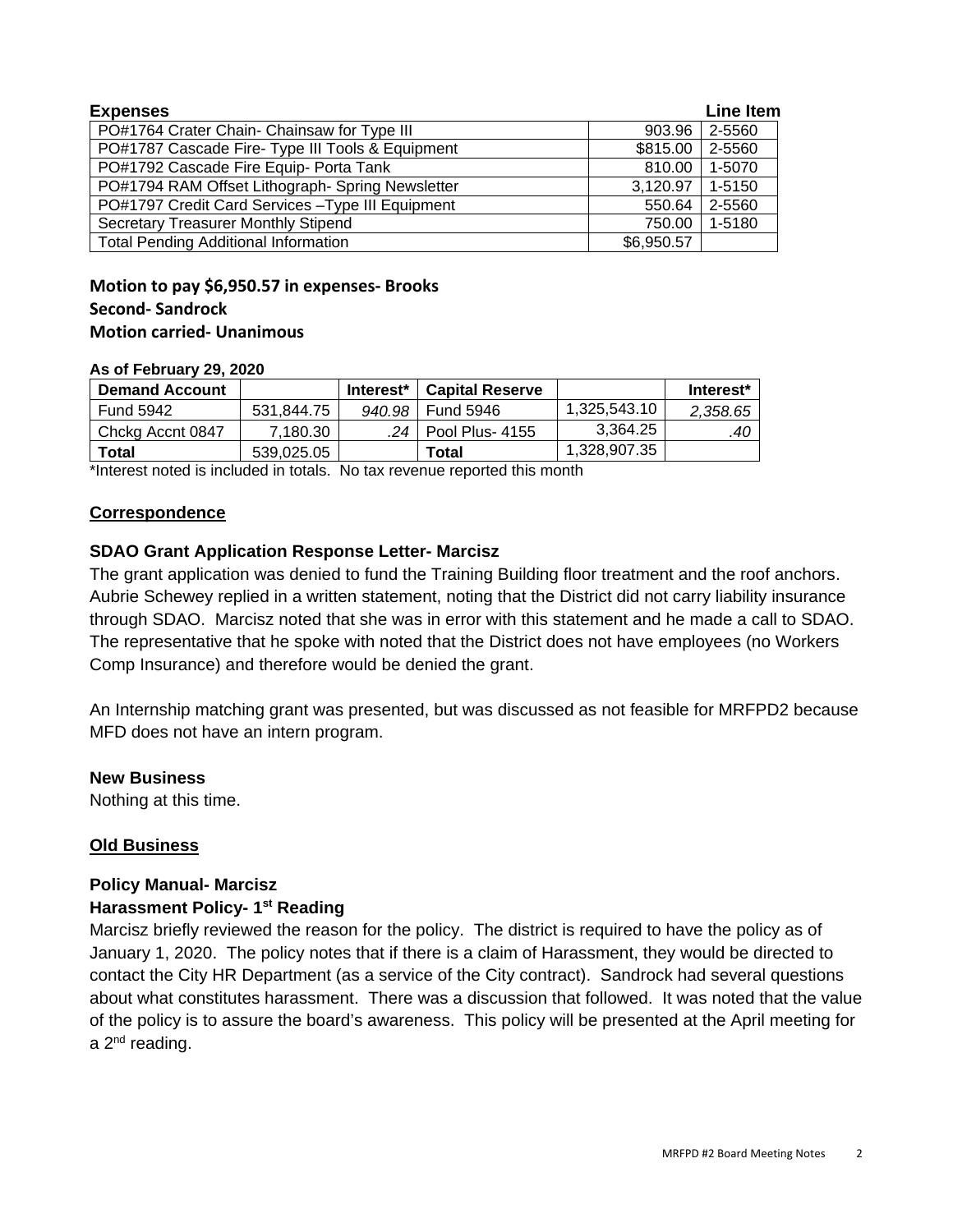**Fiscal Policy- 2nd Reading** Marcisz briefly reviewed the policy.

## **Motion to approve the MRFPD2 Fiscal Policy for Inclusion into the Manual- Riggert Second- Sandrock Motion carried- Unanimous**

# **Budget Planning- All**

Chief Thompson briefly talked about the items that were submitted for the District budget. Chief noted that a fire pumper is more aligned with the vision of the board than an air and light apparatus. It is more fitting to consider the fire pumper. A written estimate was presented in the amount of \$783,702 (this does not include equipment or contingency). A contingency would be budgeted at 2%. The new pumper would replace the current 2007 Rescue Pumper. 8113 (1997 Pierce pumper) which is owned by the City would be retired and removed from the fleet. There was a discussion regarding the equipment that would be purchased. Marcisz also explained the resources and the decisions that need to be made to budget the pumper.

Chief Thompson noted that the current in service tender is in very good condition, especially since it is not used daily, where the pumper is used on a daily basis. If the tender were to be replaced, Chief estimated the expense would be approximately \$400,000.

There was further discussion regarding future apparatus purchases. Thompson stated that the next request from the district to purchase apparatus will take place in 20/23/2024. If the board approves the department to move forward, the MFD committee will spec an engine in April. The production time is approximately 10 months. It was noted that the added firefighting equipment would cost approximately \$100,000 and will be budgeted in the 21/22 budget.

Marcisz noted that he is hopeful to determine what his carry over is as we draw closer to the end of the fiscal year. There was a consensus to include the pumper into the preliminary budget. Marcisz will present a preliminary budget at the April meeting.

## **District Vision for Capital Purchases- All**

There was a discussion regarding the cycles for purchasing apparatus by both the City and the District. The Board's preference is that the apparatus fleet ownership is 50% by each entity. Brooks noted that he prefers to have the contingency built to \$200,000 and carry it over. There was a consensus to increase the contingency for the 2020/2021 budget. The board also requested information on the replacement scale by the City, who is self-insured, in the event that an apparatus is totaled and beyond repair.

## **Succession Planning- Marcisz**

Marcisz noted that he is planning a candidate forum for July 1, 2020. He will advertise the forum to the public. He will also keep Mr. Sylvester informed of the process.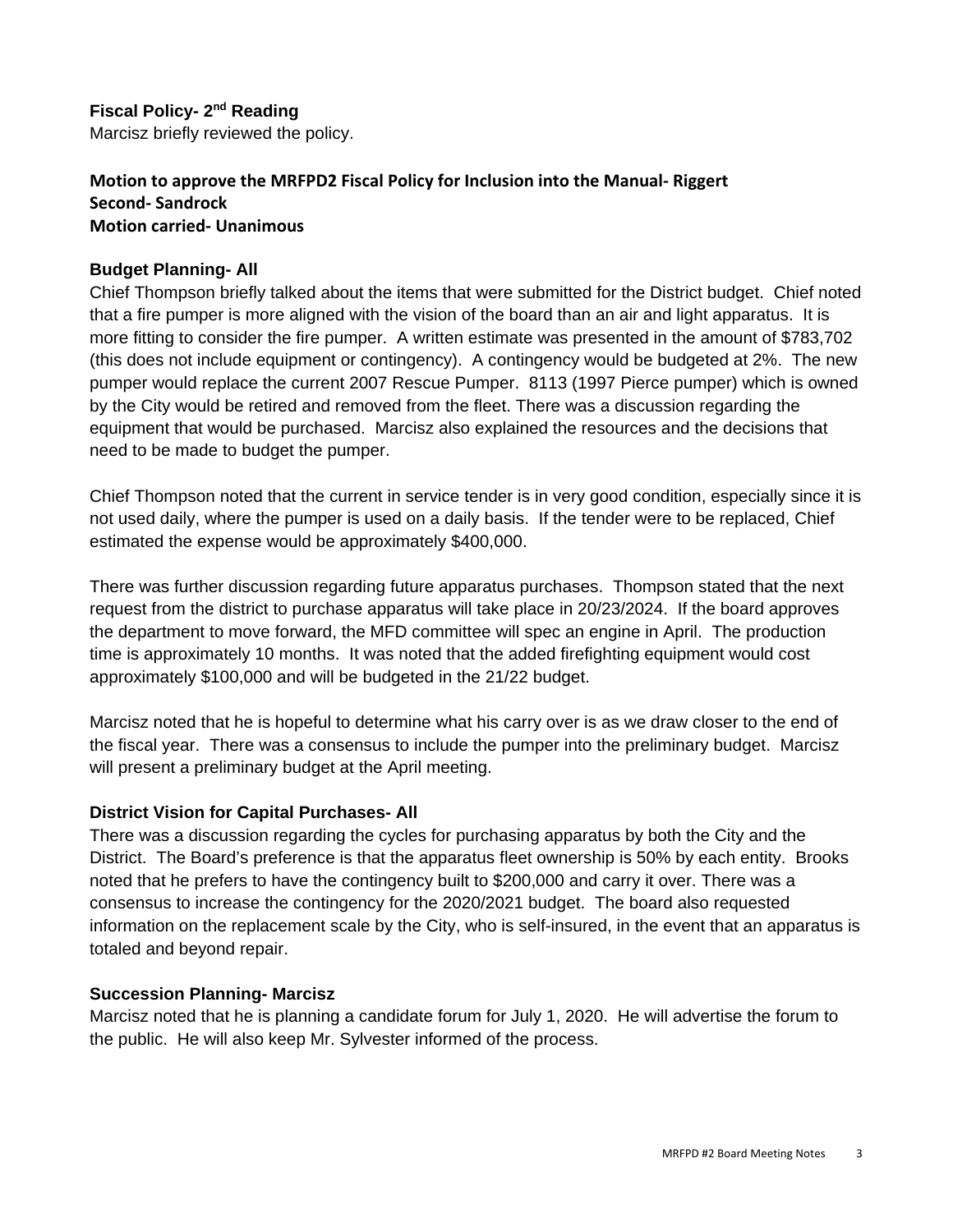# **Staff Report**

## **Activity Reports- Thompson**

Chief explained the Activity Report is not available this month. A new report is in development. It will be a wider range of information, activities, and illustrations of what the department offers. Chief offered to send the report in any format (printed or electronic) that the board prefers. The report will be in the rears by 30 days. This allow the time to capture and document the data, especially when the end of the previous month falls so closely to the Board meeting.

This led to a discussion regarding fire response to medical emergencies. The Chief explained that the fire department enhances medical responses for our local ambulance service provider. The Fire Department desires to medically intervene on life threatening calls especially not knowing that the local ambulance provider may be delayed by their call load. There will be more information on this in the future.

# **Operations Chief Interview Panel Information, April 20, 2020**

The chief invited two Board members to sit on an interview panel for the process. Please notify Chief Thompson if you would like to be involved.

# **Update on Chief Fish and his duties through March 31, 2020**

Chief Fish is now assigned to the Office of the Emergency Manager Coordinator. His focus is to analyze where the department is deficient and establish priorities for the new coordinator.

### **Newsletter- Webber**

Webber reported that the Spring Newsletter and Burn Permit is in District mailboxes.

**Next meeting April 1, 2020**

#### **Items not on the agenda**

**Future Conferences-** Marcisz noted that he is available to make reservations for other board members that would like to attend conference.

**Request to repair District laptop-** Marcisz requested permission to purchase professional computer repair services from Best Buy. He explained the Best Buy program and the approximate cost.

**Motion to approve the purchase of a computer maintenance program- Brooks Second- Sandrock Motion carried- Unanimous** 

# **Meeting Adjourned 4:40PM**

Respectfully submitted by Pam Webber, MFR